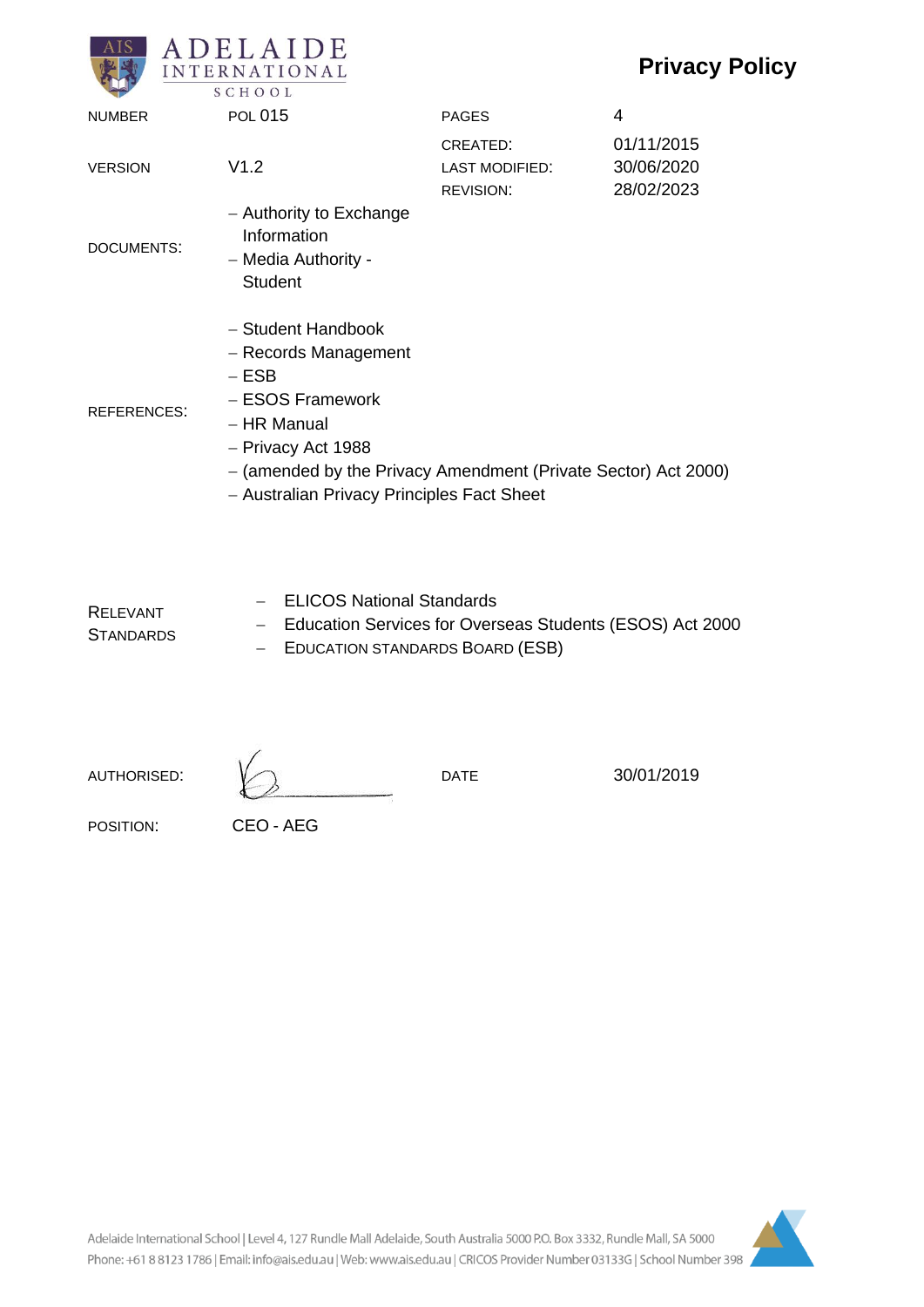

### **1. Privacy Statement**

**1.1** As a member of Adelaide Education Group, Adelaide International School (AIS) respects your privacy and is committed to protecting your personal information. Our privacy policy outlines how we collect and manage, use and protect your personal information. It also sets out your rights in relation to accessing the personal information we collect and hold about you. We are bound by the Australian Privacy Principles (APP's) in the Privacy Act 1988.

**1.2** Personal information is defined in the Privacy Act 1988 and means information or an opinion about an identified individual, or an individual who is reasonably identifiable.

**1.3** Our Website may contain links to third party websites such as "Facebook". We are not responsible for the privacy policies of any third-party websites. We recommend that you review the privacy policy of each website you visit.

#### **2. Collection of Personal Information**

**2.1** AIS only collects personal information for the purposes of conducting our business as an online retailer and trader. The personal information we collect from you will include information you give us when you:

**(a)** register or subscribe to our Website.

- **(b)** complete a transaction with us; and
- **(c)** contact us.

**2.2** The personal information that we collect on individuals may include, but is not limited to:

**(a)** your name.

**(b)** your contact details including your email, home address and billing address.

**(c)** your payment details; and

**(d)** other personal information that we collect during a transaction or that you provide to us when you contact us.

**2.3** We may collect personal information from individuals who are not customers of our business but whose personal information is given to us by those individuals via our Website (including Help Centre) or during a transaction.

**2.4** Where reasonably practicable, we attempt to collect information directly from individuals. When we collect information, we will generally explain to the individual why we are collecting it, who we give it to and how we will use or disclose it or, alternatively, those matters will be obvious from the circumstances.

**2.5** If we collect information about an individual from someone else, we will take reasonable steps to ensure that the individual is made aware of the matters listed in clause 2.4.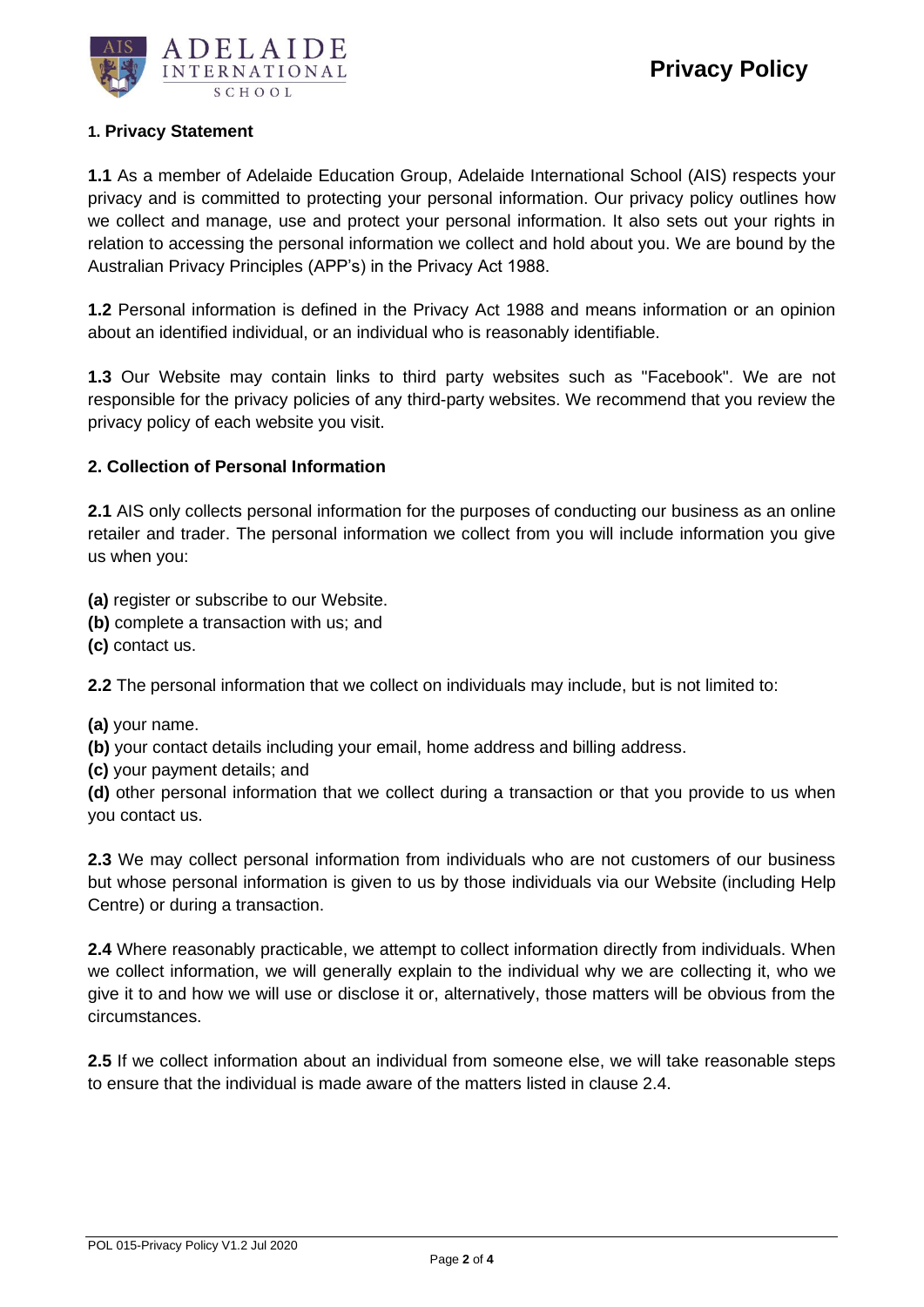

**2.6** We will collect personal information from you by lawful and fair means and not in an unreasonably intrusive way.

**2.7** When you visit our Website, we, and/or third parties, may place cookies on your browser to enhance and manage our website and improve our business and the services we provide to you. By using the website and agreeing to this policy, you grant us permission to place and store cookies on your browser. Cookies may be used by us to collect the following information:

- **(a)** your computer's operating system.
- **(b)** your computer's browser type and capabilities.
- **(c)** your computer's Internet Protocol (IP) address and geolocation.
- **(d)** web pages visited, including how you were referred to each web page; and
- **(e)** web page usage statistics, including the time spent on each web page.

Cookies can be managed by accessing the individual settings in your browser.

**2.8** We will not identify users or their browsing activities, except where required by law.

## **3. Using and Disclosing Your Personal Information**

**3.1** We will generally use or disclose your personal information only for the primary purpose for which it was collected; or for a related secondary purpose where you would reasonably expect us to use or disclose the personal information for that secondary purpose. We may otherwise use and disclose your personal information if you have given us consent for the use or disclosure or it is required or authorised by law.

**3.2** Generally, we use and disclose your personal information for the purpose of providing you with the goods or services that you have requested, or otherwise to enable us to carry out our business as an online retailer of goods and services.

**3.3** If those purposes for which we have collected the information involve providing personal information about an individual to any third party, we will take appropriate and reasonable steps to ensure any personal information is protected.

**3.4** We will only use personal information for cold call marketing if you have given express or implied consent.

**3.5** When enrolling with AIS, you consent to AIS using your personal information, such as your email address, for direct contact purposes. This includes sending you emails about your academic progress, compliance with study requirements or offers for further courses and services. You are obligated to have an You may opt out of receiving direct marketing communications at any time. Our electronic marketing activities will comply with the requirements of the Spam Act 2003 (Cth).

**3.6** We may share your information with other organisations when we are required to do so. This includes Australian and South Australian Government Departments such as the Department of Immigration and Border Protection.

#### **4. Security of Your Personal Information**